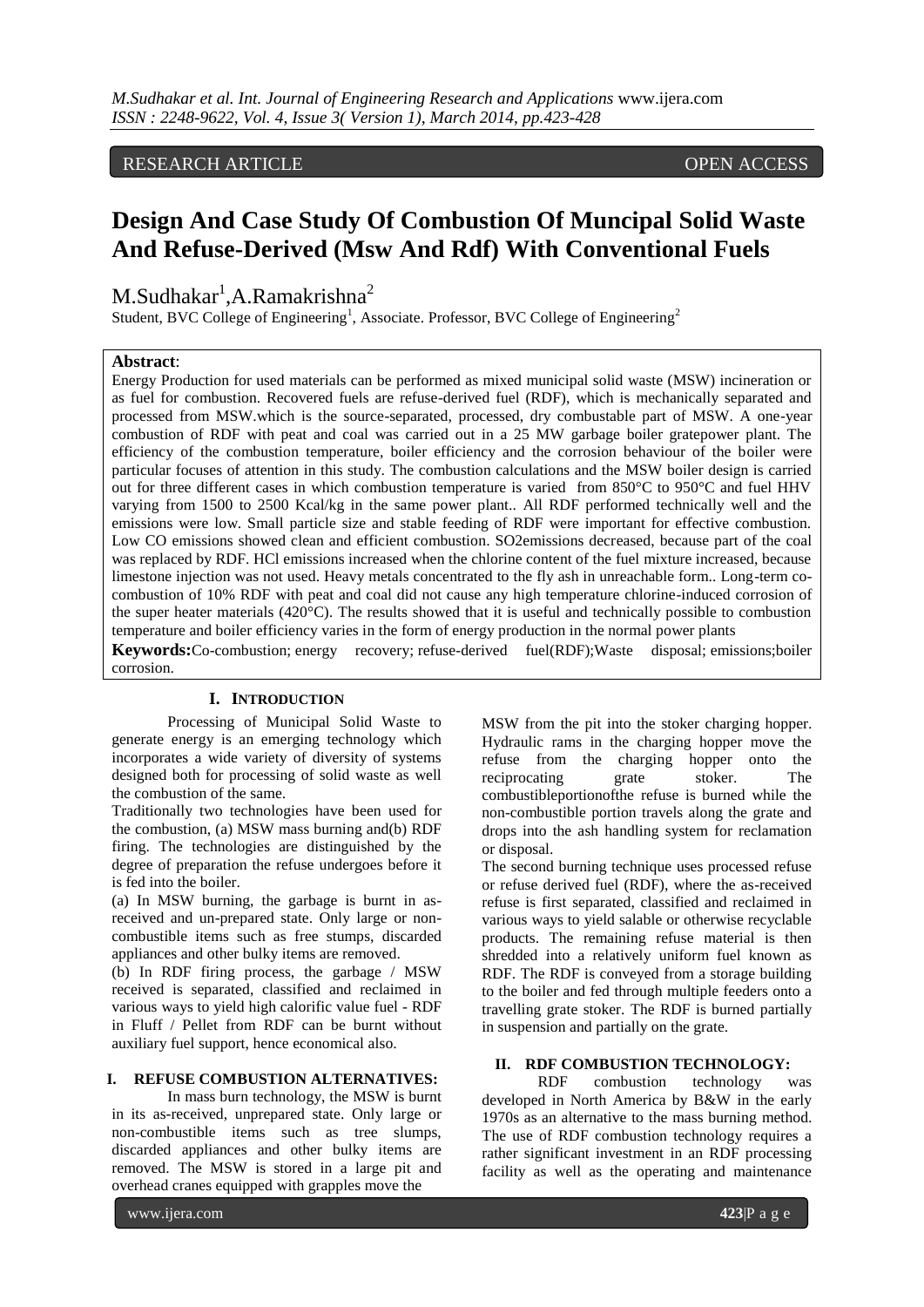expenses that arc associated with this facility. The benefit received for this investment is the ability to use RDF rather than MSW as a boiler fuel.

RDF is a much more uniform fuel than MSW with regard to fuel particle sizing and heating value resulting in a more efficient combustion process. In addition, a majority of the non-combustible material is removed from the RDF before the fuel is fed into the boiler which reduces the size of both the fuel and ash handling systems. These fuel characteristics result in a RDF boiler system which is generally less expensive than a mass- burn system, thereby offsetting the cost of the RDF processing equipment. But the combustion of RDF poses its own set of unique problems to a boiler designer in the following areas, which can be quite different from those encountered in a mass burn boiler system.

Fuel handling system, combustion, staging/fouling, Corrosion/Erosion.

The RDF fuel properties/characteristics influence the design features of the following boiler components.

Fuel feeder, Fuel spreader, Stoker, Furnace configuration, Corrosion protection in the heating surfaces

## **III. FUEL FIRING SYSTEM:**

MSW fuel firing energy plant facilities are complex and regardless of size, hence the design, automatic control sophistication and construction. Materials handling, fuel feeding, ash removal, air pollution control and overall operating procedures are far more complicated than those of a similarly sized biomass based power plant. Special emphasis should be accorded to the fact that unlike biomass, and fossil fuels, waste derived fuel vary daily and seasonally in not only moisture, but also in composition and thus have fluctuating calorific value.

# **IV. FUEL FEED SYSTEM: METERING FEEDERS AND AIR- SWEPT FUEL SPOUTS:**

The fuel feeding system is one of the most critical elements of a successful RDF-fired boiler. Virtually all RDF feeders are of the volumetric type. In order to satisfy a boiler heat input demand in a controlled manner, the feeder must be capable of varying the mass flow rate of the fuel while maintaining the uniform bulk density (i.e. uniform energy content per unit of volume) of the RDF. A successful RDF metering feeder must also provide liberal maintenance access to deal with pluggage problems due to oversized material, be maintainable in place, and be equipped with fire detection and suppression devices.

Multiple RDF metering feeders are used to provide side-to-side distribution of RDF onto the grate. One feeder is used for each air-swept fuel distributor spout. Each feeder has an upper feed bin which is

kept full at all times by an overrunning conveyor to ensure a continuous fuel supply. The fuel in this hopper is transferred to a lower hopper by a hydraulic ram. The ram feed from the upper hopper is controlled by level control switches in the lower hopper. The RDF is fluffed into a uniform density by a variable speed inclined pan conveyor which tumbles the RDF in the lower hopper. The pan conveyor delivers a constant volume of RDF per flight which is carried up the pan conveyor and deposited into the air-swept spout. The rate at which the fuel is deposited into the spout is based on fuel demand.

Multiple fuel spouts are installed across the furnace front wall to provide a uniform side-to-side distribution of RDF on the grate. Front-to-rear distribution of the RDF onto the grate is accomplished by continuously varying the pressure of the air sweeping the floor of the fuel spout. A major feature of the fuel spout design is its simplicity.

## **V. STEAM CYCLE:**

Like any other conventional power plant, the steam cycle works on Rankine cycle. The Boiler furnace is to be lined with membrane water walls and integrated with super heater. Super heated steam will be delivered to turbine at 420°C, 45 atm. to drive an alternator. As usual, a small portion of steam to be extracted for feed water heating. Exhaust steam shall be condensed and returned to the boiler feed water system, with the heat rejected to atmosphere in an induced draft cooling tower.

## **VI. BOILER CONFIGURATION:**

A water tube boiler is a type of boiler in which water circulates in tubes heated externally by the fire. Water tube boilers are used for highpressure boilers. Fuel is burned inside the furnace, creating hot gas which heats water in the steamgenerating tubes. In smaller boilers, additional generating tubes are separate in the furnace, while larger utility boilers rely on the water-filled tubes that make up the walls of the furnace to generate steam.

The heated water then rises into the steam drum. Here, saturated steam is drawn off the top of the drum. In some services, the steam will reenter the furnace through a superheater to become superheated. Superheated steam is used to drive turbines. Since water droplets can severely damage turbine blades, steam is superheated higher to ensure that there is no water entrained in the steam.

Cool water at the bottom of the steam drum returns to the feed water drum via large-bore 'downcomer tubes', where it pre-heats the feed water supply. (In 'large utility boilers', the feed water is supplied to the steam drum and the down comers supply water to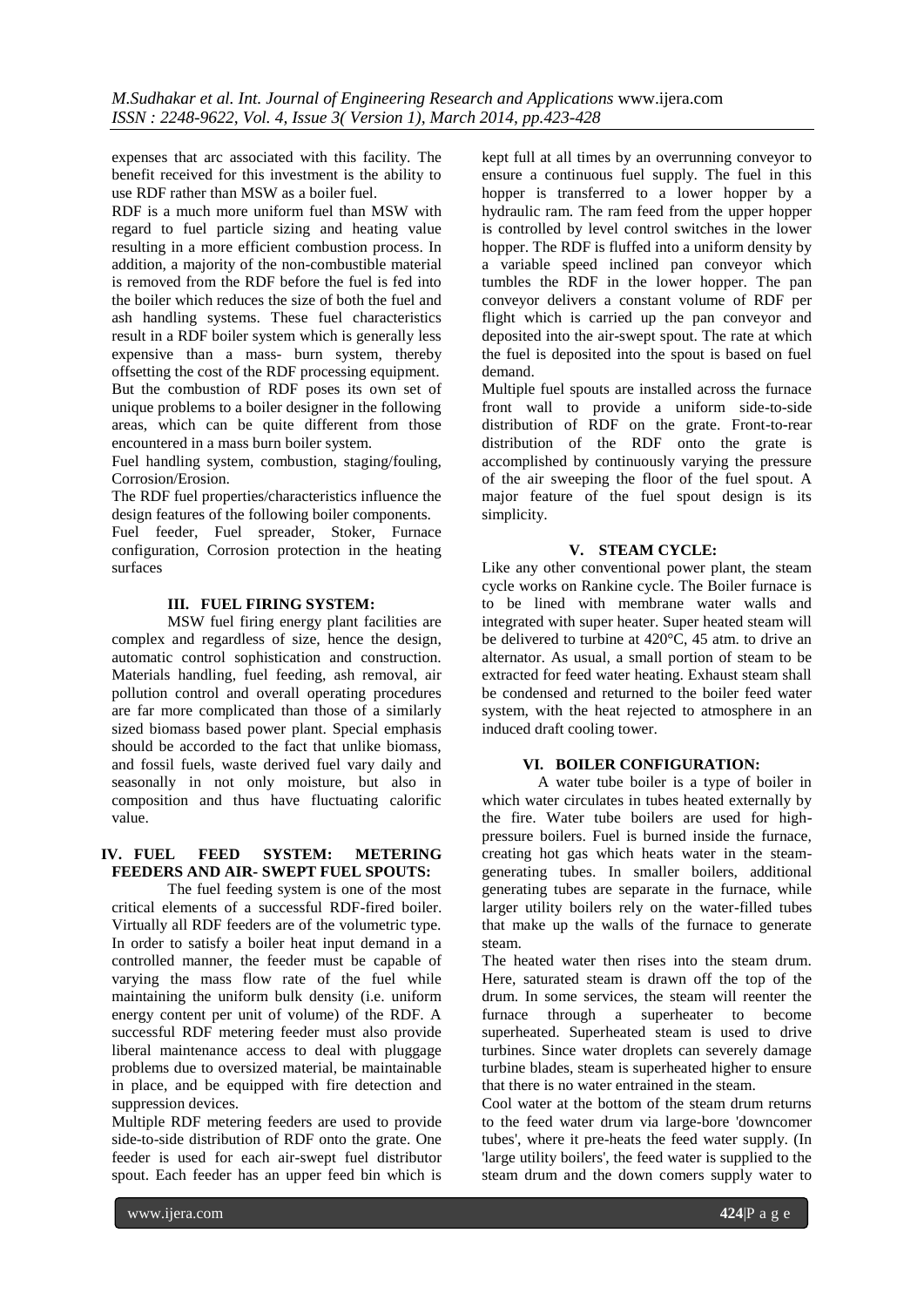the bottom of the water walls). To increase economy of the boiler, exhaust gases are also used to pre-heat the air blown into the furnace and warm the feed

water supply. Such water tube boilers in thermal power station are also called steam generating units. The layout of the MSW boiler is shown below:



#### **II. OPERATING PROCEDURE**

#### *MSW BOILER DESIGN CALCULATIONS:*

The combustion calculations and the MSW boiler design is carried out for three different cases in which combustion temperature is varied from 850°C to 950°C and fuel HHV varying from 1500 to 2500 Kcal/kg as given below.

#### *COMBUSTION AIR ESTIMATION:*

The combustion air constitutes primary and secondary air. to achieve a combustion air temperature of about 950°c, the primary air is injected at the bottom of the grate after it is preheated to about  $250^{\circ}$ c, by means of air preheater and steam preheater. the secondary air is injected into the boiler through the secondary nozzle on the top of the front/rear nose of the furnace.

The primary air is drawn by the FD fan and is transported into the common air chamber at the bottom of the grate and then goes into the furnace.The secondary air from the refuse pit is drawn through SA fan and is injected into the furnace through secondary air nozzle.

BY PERFORMING COMBUSTION CALCULATIONS FOR THE CHEMICAL REACTIONS GIVEN BELOW

 $C + O_2 \rightarrow CO_2$  $H_2$  +  $\frac{1}{2}O_2$   $\rightarrow$   $H_2O$  $S + O_2 \rightarrow SO_2$ 4 (ST x SL –  $\pi$ /4do2) x 0.85 RBL = ------------------------------------------ π do Flue gas quantity Gas mass velocity (GMV) = ------------------------- Free gas area Arrangement factor  $=$  FA  $=$  C RNE Where  $RE = 195$  X GMV (OD) (920 + LMTG + TS)-0.67  $1/u = 1/RT + 1/hi (A2/A1) + hfi (A2/A1) + hfo (X/Km) in (A2/A1)$ Heat released during combustion  $=$  m x HHV The total energy input to produce combustion gases and for drying

= total heat input - heat lost in carbon - heat lost in ash

HHV of the MSW fuel as per Dulong's formula and given fuel data

www.ijera.com **425**<sup>p</sup> a g e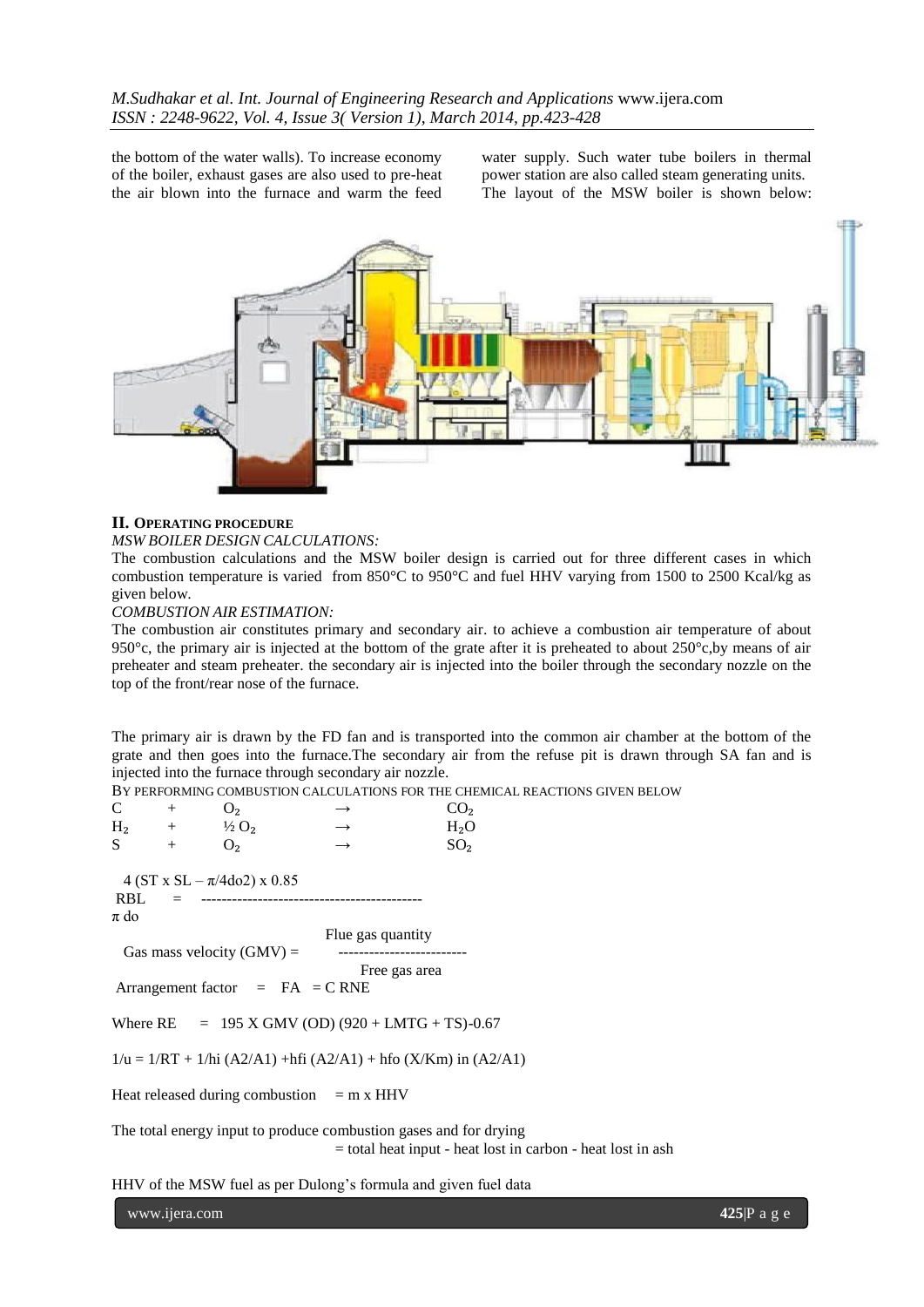$= 14544+62028$  x (H2-O2/8) + 4050 x S Btu/lb

#### *INPUT PARAMETERS:*

Various input parameters are taken from the plant

#### *PROXIMATE+ULTIMATE ANALYSIS OF FUEL*

| SI.NO | <b>COMPOSITION</b> | <b>MSW</b> |
|-------|--------------------|------------|
| 01    | Carbon             | 18.24      |
| 02    | Hydrogen           | 3.62       |
| 03    | Nitrogen           | 0.32       |
| 04    | Sulphur            | 0.17       |
| 05    | Moisture           | 38.26      |
| 06    | Ash                | 34.36      |
| 07    | Oxygen             | 5.05       |
| 08    | <b>GCV Kcal/kg</b> | 2500       |

TABLE 1: PROXIMATE AND ULTIMATE ANALYSIS OF FUEL

## **III. RESULTS AND DISCUSSIONS:**

#### *CORROSION IN RDF BOILERS*

Corrosion has several definitions. To simply say it is the gradual wear of a material. For purposes corrosion can be defined as a chemical or an electrochemical reaction between the material, usually a metal, and its surrounding environment which causes the gradual wear. It is a natural tendency of the material to corrode just to reach the lowest possible energy state like every other natural process

Corrosion in furnaces and super heaters see the  $fig(1)$ :

Corrosion rate=  $Vk(2f1Cso2 + CHCI)$  X 10-6/Lmol  $X$  MFe/n  $X$  t/(A  $X$  sd)

Vk ventilation in boiler house

C concentration of SOZ and HCl in the boiler house, before the gasses dissolve in the condensed water (vppm);

Lmol amount of litres per mol

f1 fraction of SOZ that dissolves in the condensed water

MFe Molecular weight of Fe

n electron valency of Fe ion

t operation time

A surface in boiler house that is assumed to be corroded (mmZ); sd - specific density of steel.

The common type of corrosion which generally occurs in these cases is called Pitting Corrosion. This type is a highly localised form of corrosion and difficult to be detected in earlier stages. Every engineering metal or alloy is susceptible to pitting. Pitting occurs when one area of a metal becomes anodic with respect to the rest of the surface or when highly localized changes in the corrodent in contact

with the metal, as in crevices, cause accelerated localized attack.

One more type is called the impingement. Steam erosion is a type of impingement it occurs when a jet of wet steam touches a metal surface at a high velocity this attack results in a roughened metal surface with the formation cones whose pointed edges face in the direction of flow.

Galvanic corrosion occurs when composite metals or alloys exist with a common electrolyte and conducting electric path but the driving force is the potential difference between the composite metals or alloys.

These being the types of corrosion the agents of corrosion are mainly

1 Hydrochlorides in the combustion gas

2. Chlorides of alkali metals which deposit on the surface. Under suitable conditions attack the metal surface by converting to corresponding reactive ions. Pitting Corrosion is mainly by these reactive chlorides

3. Low melting point chlorides like ZnCl2 and PbCl2 also attack at high temperatures in their ionic forms. Chloride ions being the corrodents and the metals get replaced by noble metals like Zn and Pb. 4. Finally the wet salts on the tube surface

In these three cases will studied about that For mass burning grates the primary air is to be injected from the bottom of the gate. The air usually passes through the block and then discharged usually through two ports at the front face of the grate. The purpose of this distribution is to perform two important functions, first, the air flow through the blocks and cools the grate metal to increases its life, second, the pressure loss through the grate block minimizes the short circuiting of air through the burning MSW bed. Prevention of short cutting of air reduces the probability if incomplete burnout COformation and boiler metal corrosion, while increasing efficiency of combustion.

Primary air is to be drawn from a FD fan through ducts under side of the grate system .Secondary air fan is meant for over fire air for the furnace. The secondary air injection is to be done in such a way that it must promote turbulence and complete the combustion of the volatiles distilled from the drying and combustion zones. The practice worldwide is, the combustion air is always drawn from the MSW storage pit area, thereby maintaining storage area under little negative pressure to prevent odours and dust.

The reason for higher combustion efficiency in the present study is due quantity of excess air supplied in this section.

www.ijera.com **426**|P a g e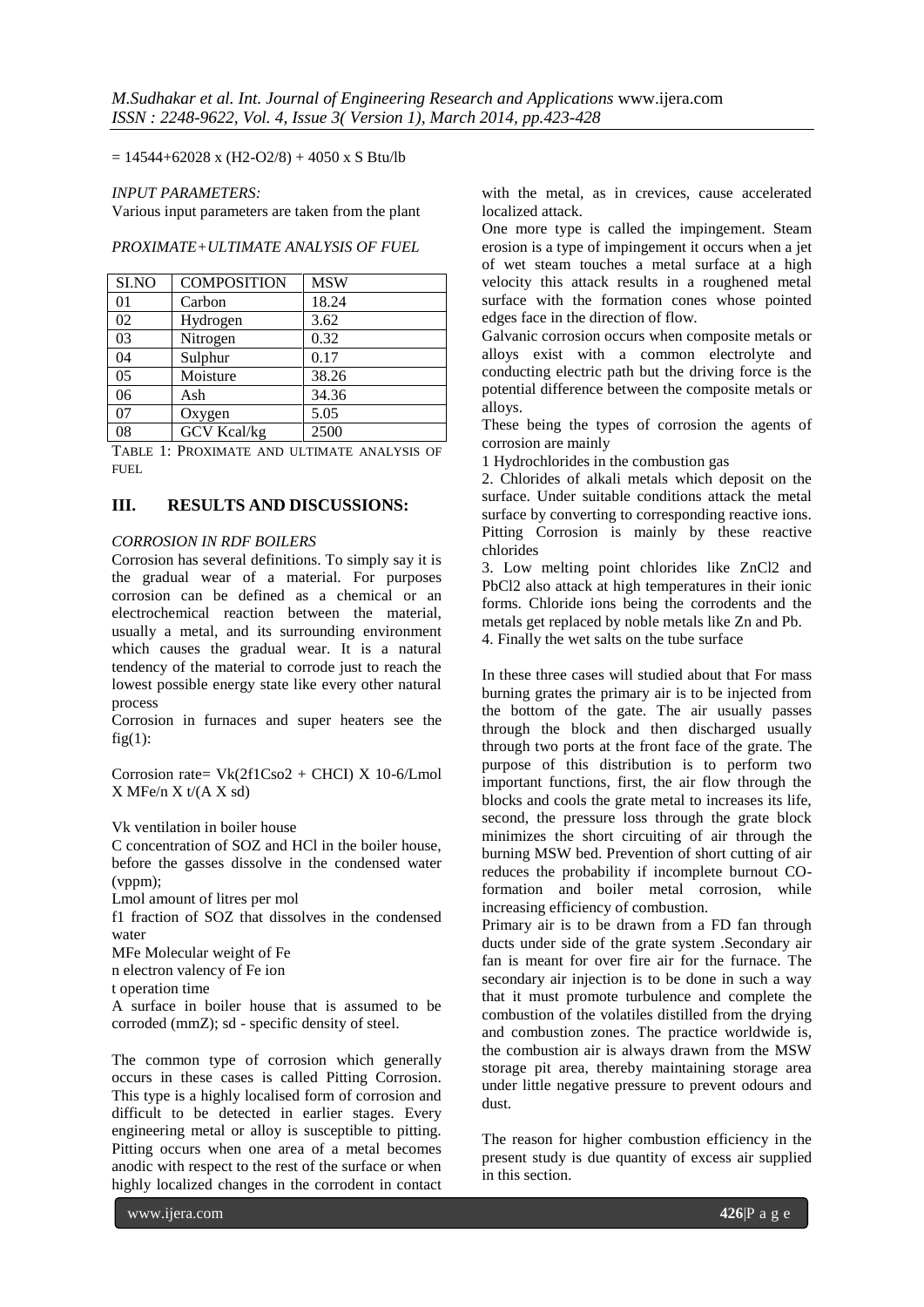Calculated on two different temperatures like 850 and 900deg centigrade and the graphs are shown between efficiency and primary air.



**Fig: 1 Primary air vs Boiler efficiency for 850 deg C**



![](_page_4_Figure_6.jpeg)